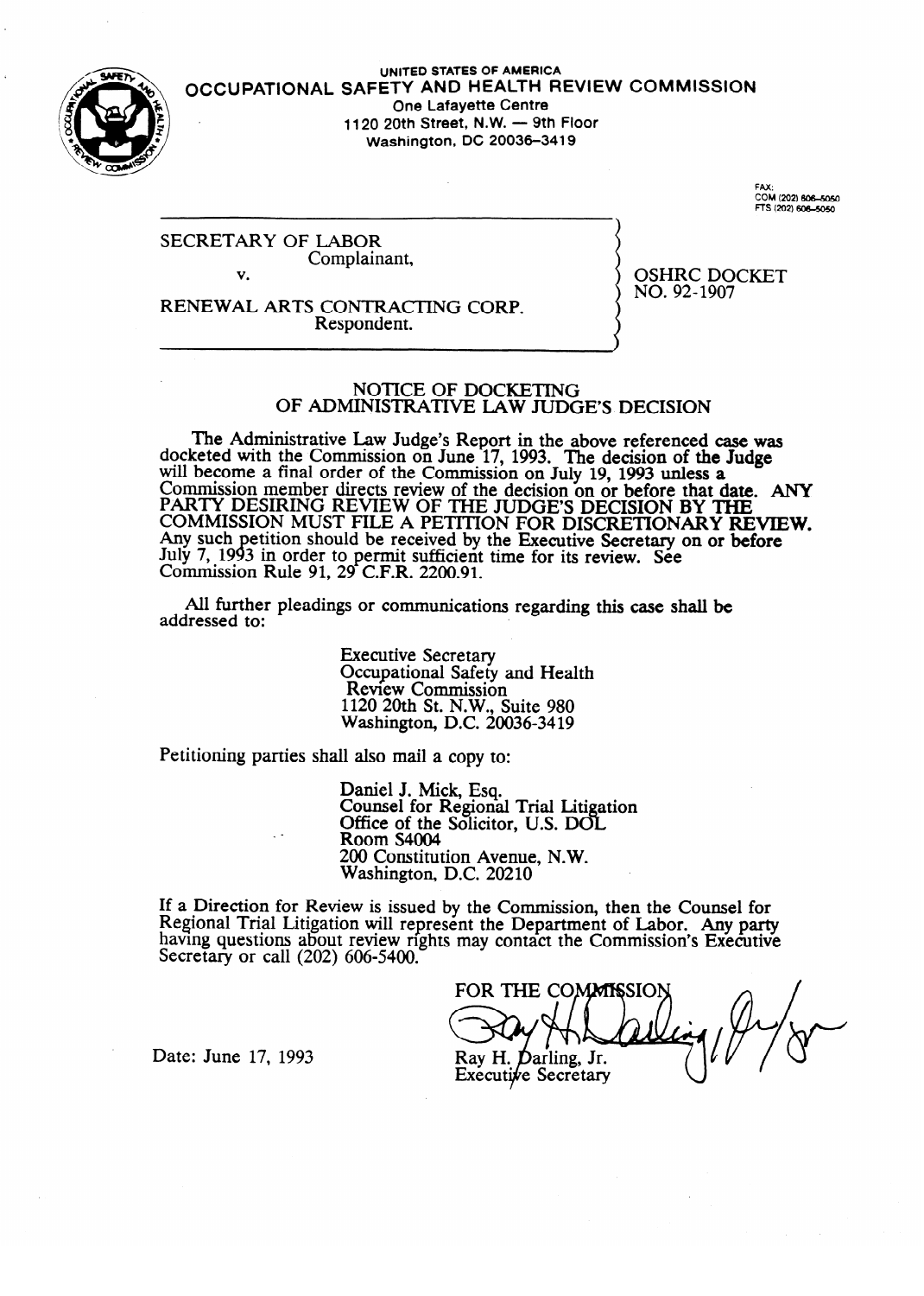## DOCKET NO. 92-1907

# NOTICE IS GIVEN TO THE FOLLOWING:

Daniel J. Mick, Esq.<br>Counsel for Degiona Counsel for Regional Trial Litigation Office of the Solicitor, U.S. DOL ROOM S<del>4</del>004<br>200 Constitut  $200$  Constitution Ave., N.W.  $W$ ashington, D.C. 20210

Regional Solicitor Office of the Soli-201 Varick, Room 70 New York, NY 10014 Esy.<br>= = =

Brain M. Emmer, Esquito Merrick, NY 11566

Cilier Adminius<br>Occupational Occupational Salety and Health REVIEW COMMISSION  $R_{\text{R}}$   $\sim$   $R_{\text{H}}$   $\sim$   $R_{\text{H}}$   $\sim$   $R_{\text{H}}$   $\sim$   $R_{\text{H}}$   $\sim$   $R_{\text{H}}$   $\sim$   $R_{\text{H}}$   $\sim$  $W$ ashington  $DC$  2003  $\frac{1}{20000}$   $\frac{1}{20000}$   $\frac{1}{2000}$ 

00102780293:02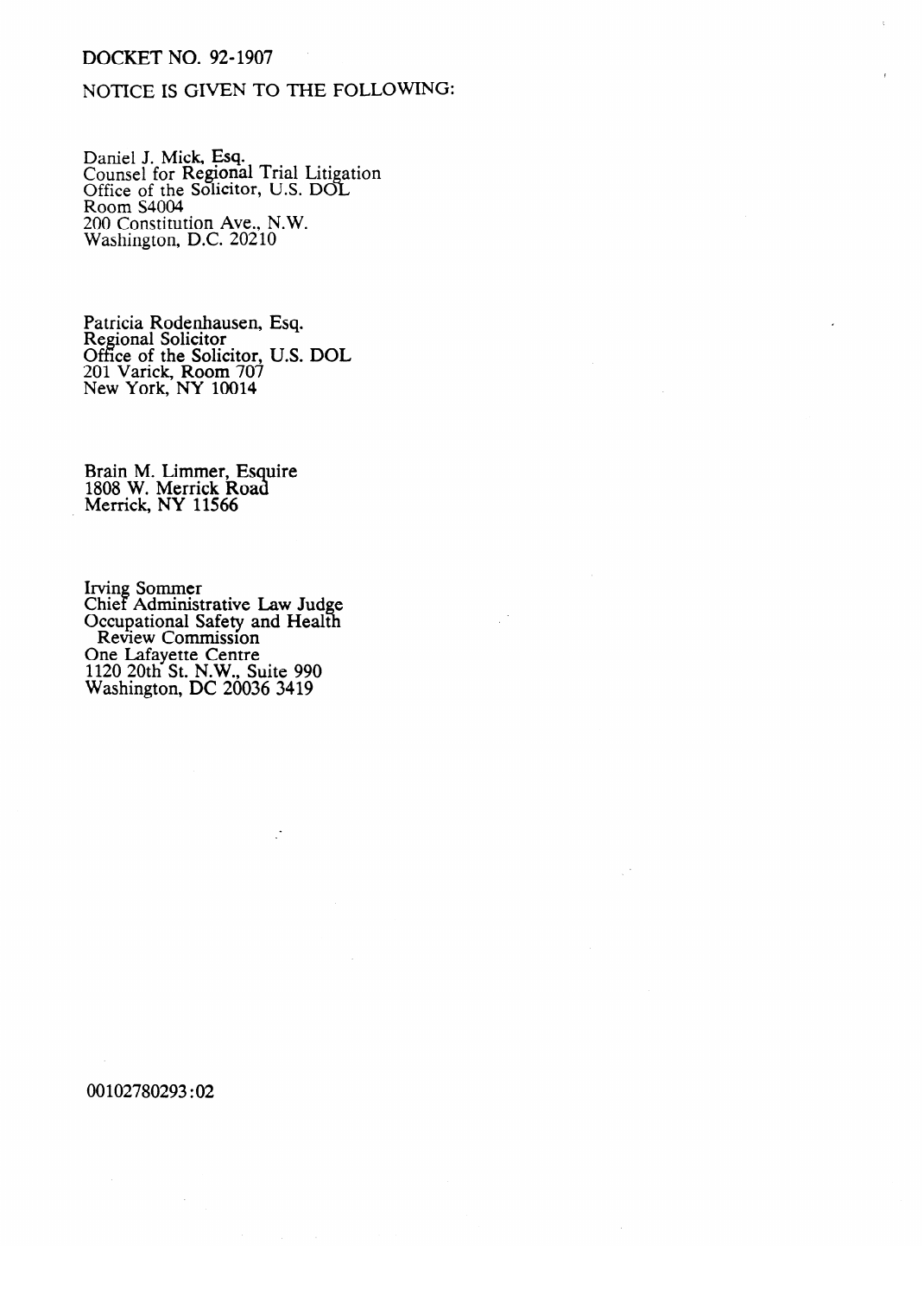# UNITED STATES OF AMERICA OCCUPATIONAL SAFETY AND HEALTH REVIEW COMMISSION

| SECRETARY OF LABOR,                      |            |         |
|------------------------------------------|------------|---------|
| Complainant,                             |            |         |
| ν.                                       | Docket No. | 92-1907 |
| RENEWAL ARTS CONTRACTING<br>CORPORATION, |            |         |
| Respondent.                              |            |         |
|                                          |            |         |

Appearances: William G. Staton, Esq.<br>U.S. Department of Labor New York, New York New York, New York

 $F_{\text{eff}}$  and  $F_{\text{eff}}$  and  $F_{\text{eff}}$ 

Brian M. Limmer, Esq.<br>Merrick, New York Merrick, New York

> For the Respondent For the Respondent

## DECISION AND ORDER

#### **BACKGROUND**

This is a proceeding under Section 10(c) of the Occupational Safety and Health Act of 1970, 29 U.S.C. section 651 et seq., ("the Act"), to review citations issued by the Secretary of Labor pursuant to section 9(a) of the Act, and the proposed assessment of penalties therein issued, pursuant to section 10(a) of the Act.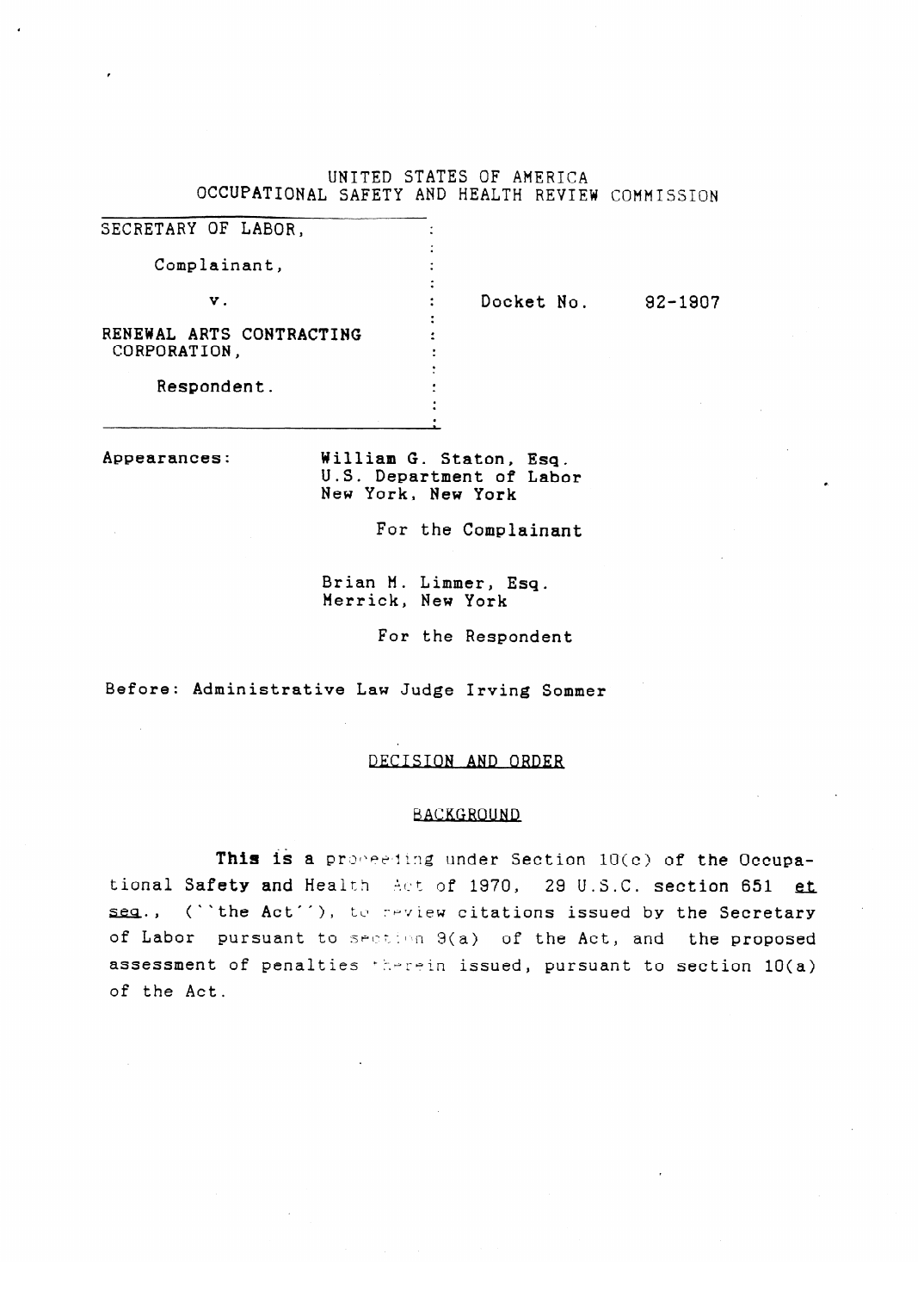Respondent is a corporation engaged in construction, contracting, and related activities. On April 1, 1992, Renewal Arts Contracting's worksite at 21-33 Daly Avenue in Bronx, New York'was inspected by an OSHA compliance officer. Subsequently, on May 8, 1992, the company received two citations resulting from this inspection. Respondent was cited for an alleged serious violation of 29 C.F.R. section  $1926.404(f)(6)$  with a proposed penalty of \$2,000. Respondent was also cited for an alleged repeat violation of 29 C.F.R. section  $1926.404(b)(1)(i)$  with a proposed penalty of \$4,000. Respondent filed **a** timely notice of contest to the citations and penalties. **A** hearing was held on ' December 10, 1992, in New York, New York. Both parties were represented at the hearing and neither party filed **a** post-hearing brief. No jurisdictional issues are in dispute. The matter is now before the undersigned for a decision on the merits.

## DISCUSSION

# Alleged serious violation of 29 C.F.R. section  $1926.404(f)(6)$ Serious Citation 1, item 1 alleges:

The path to ground from circuits, equipment, or enclosures was not permanent and continuous.

At the hearing on December 10, 1992, the compliance officer, Maureen Smith, testified that during the inspection she had observed a drill being used by Respondent's employee with a grounding pin missing. Similarly, she had examined an extension cord being utilized by Respondent's employee and found the grounding pin missing. The Respondent's project manager, Mr. Rivera acknowledged that he also had become aware of the defective equipment prior to the inspection. Mr. Espejo, the Respondent's superintendent knew or should have known of such defects. When told of the problems which existed with the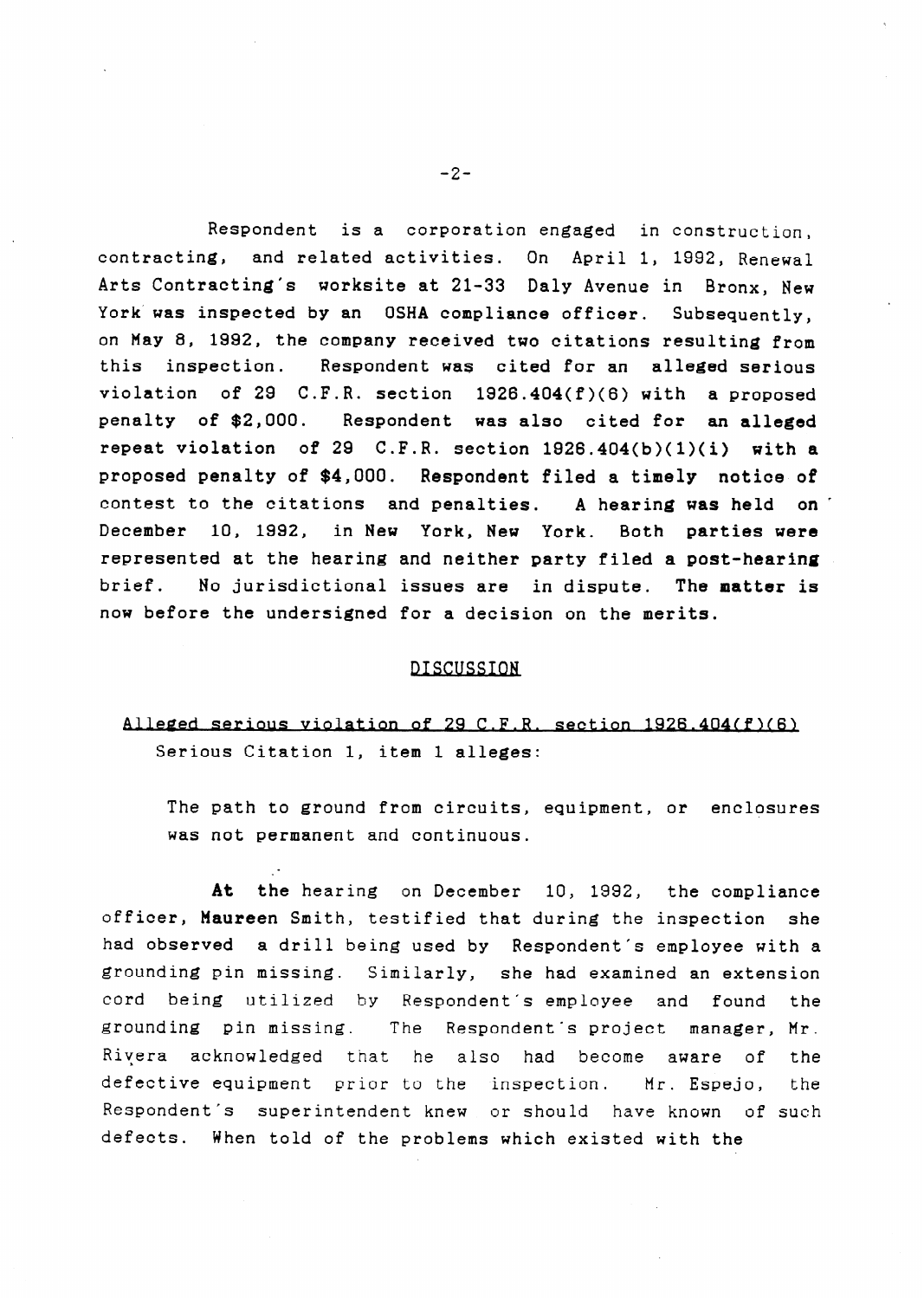equipment, he sent for other equipment. Undisputed evidence demonstrates that the equipment being used lacked a continuous and permanent ground, and presented a shock hazard to<br>Respondent's employees. The evidence-further-demonstrates-that the Respondent either knew or should have known of the hazard, i.e. an inspection of the equipment would have shown its defect and the project manager had knowledge of the condition. Respondent's non-compliance with the standard was proven. Use of the ungrounded equipment could result in shock and burns to the employees. Accordingly, a serious violation has been established.

Alleged repeat violation of 29 C.F.R. section 1926.404(b)(1)(i) Repeat Citation 2, item 1 alleges:

Employer did not use either ground fault circuit interrupters as specified in paragraph  $(b)(1)(ii)$  of this section, or an assured equipment grounding conductor program as specified in paragraph  $(b)(1)(iii)$  of this section to protect employees on construction sites.

The compliance officer testified that Respondent failed to use a ground fault circuit interrupter (GFCI) or an assured equipment grounding conductor program. She testified that a GFCI was not being used by the employee operating a drill. Upon being informed of this, Mr. Espejo, Respondent's superintendent, sent for a ground fault box which on arrival was similarly defective.

for a ground fault box which on arrival was similarly defective. equipment grounding conductor program was known to the superintendent or should have<br>been known considering the employee was working with electrical equipment which should have been inspected. Such inspection would have shown the obvious defect. The violation has been

 $-3-$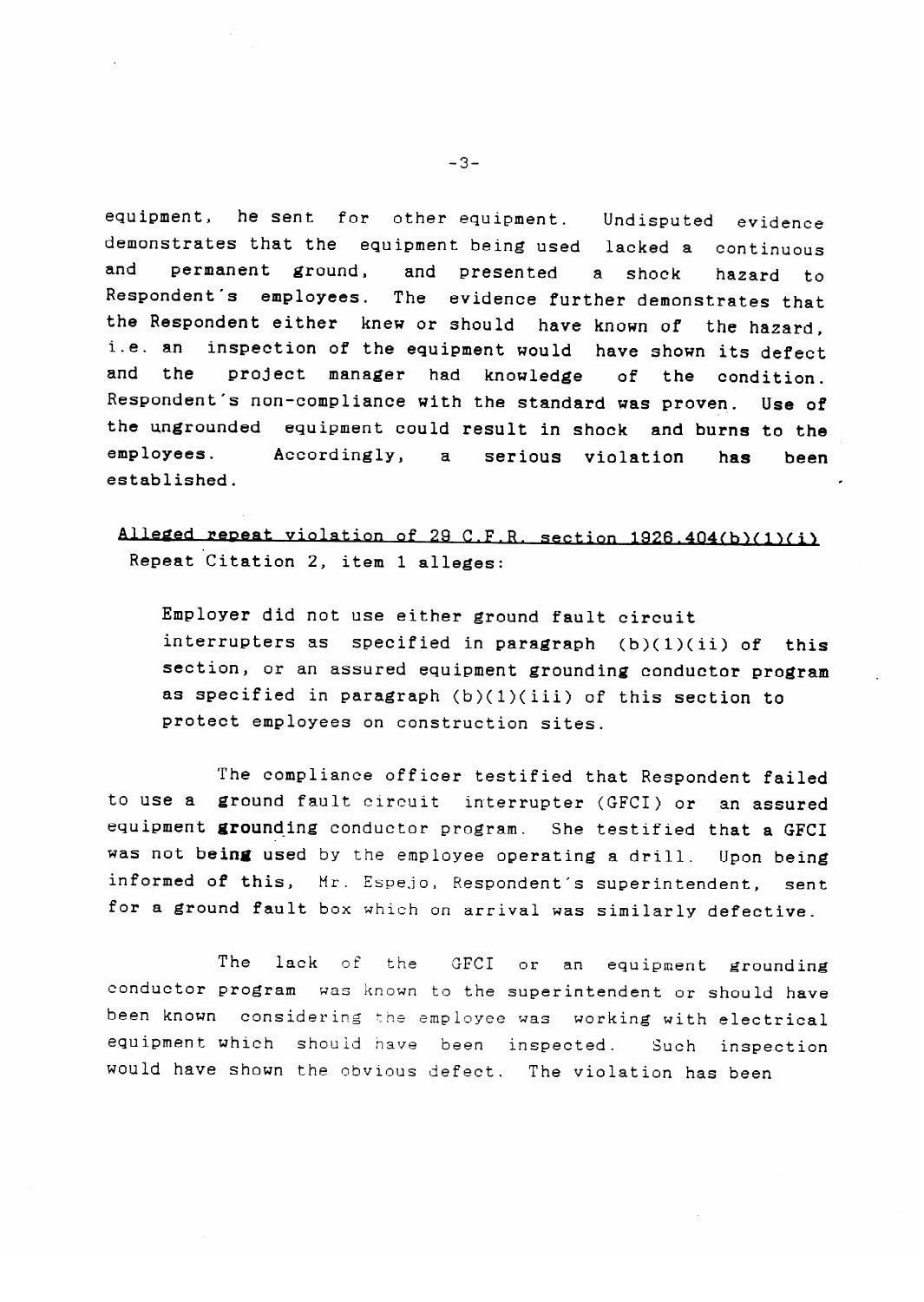established. The lack of the GFCI presented a shock hazard to<br>the employee with possible burns or other serious injury. The the employee with possible burns or other serious injury. The<br>Respondent was previously cited for failing to comply with this standard or an equivalent one. Accordingly, the violation is established as a repeat violation. See Potlatch Corporation, 7 established as a repeat violation. See <u>foliaten corporation</u>, 7<br>RNA OSHC 1061 - 1063 - 1979 CCH OSHD Pars - 23 294 - P. - 28 171 (No BNA OSHC 1061, 1063, 1979 CCH OSHD para. 23,294, p. 28,171 (No.

## **PENALTY**

As to the serious violation of 29 C.F.R. section  $1926.404(f)(6)$ , the record shows that the Respondent immediately abated the hazard by supplying its employee with equipment which had a continuous or a permanent ground (the new tool had the grounding pin). Additionally, the compliance officer reported that the work was being performed in a dry area thus not exacerbating the shock hazard. Considering these factors, with only one employee at risk and no prior history of a violation of this standard, the gravity of the offense is moderate and a penalty of \$500 is appropriate. As to the repeat violation of 29 C.F.R. section  $1926.404(b)(1)(i)$ , a review of all the relevant factors, the hearing transcript, and the official case record fully establishes that the penalty of \$4,000 is appropriate.

## FINDINGS OF FACT AND CONCLUSIONS OF LAW

fully establishes that the penalty of \$4,000 is appropriate.

All findings of fact and conclusions of law relevant and necessary to a determination of the contested issues have been found specifically and appear herein. See Rule 52(a) of the Federal Rules of Civil Procedure. Proposed Findings of Fact or Conclusions of Law inconsistent with this decision are denied.

Conclusions of Law inconsistent with this decision are denied.

 $-4-$